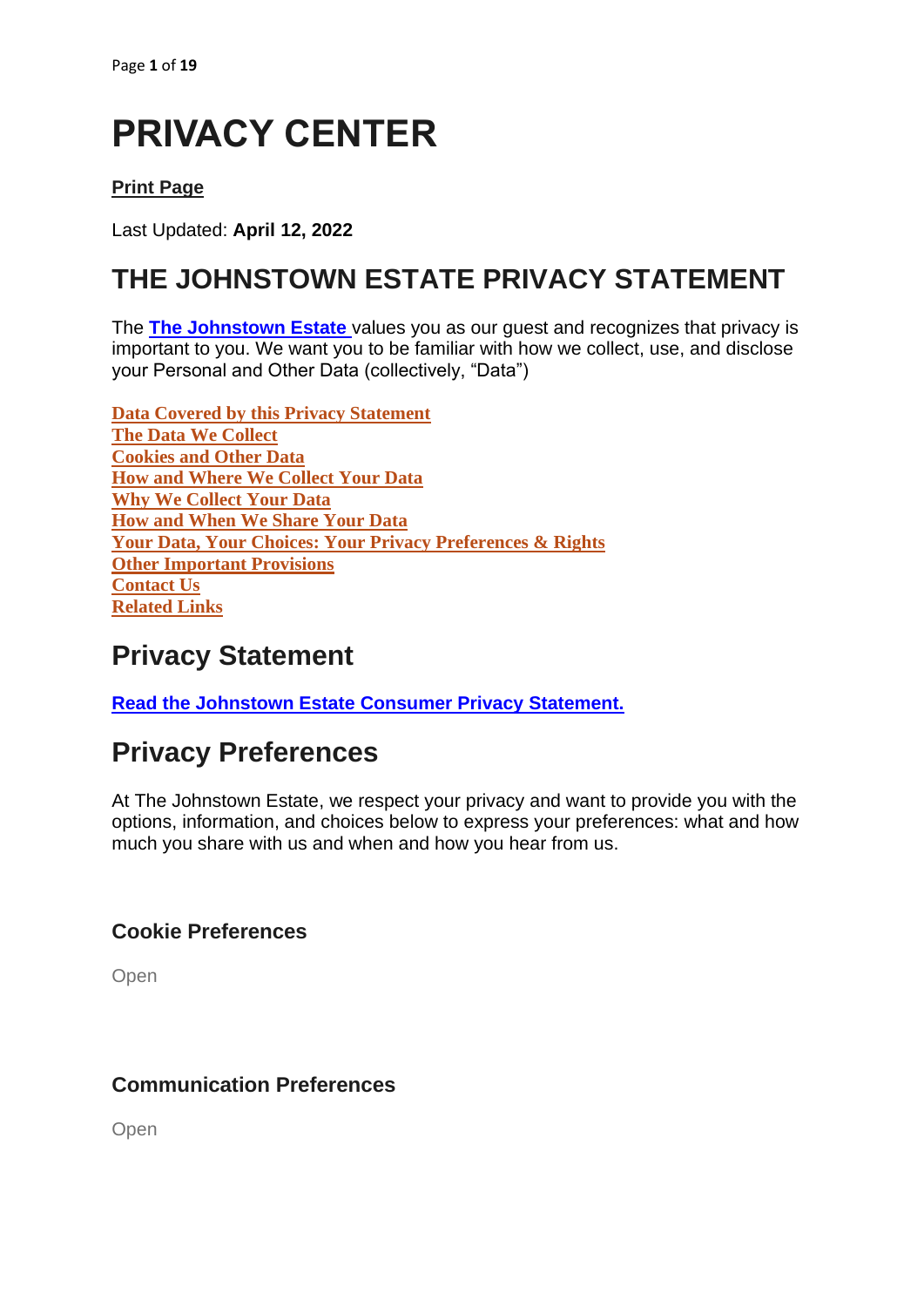### **[Data Sharing Preferences](https://www.marriott.com/about/privacy.mi)**

[Open](https://www.marriott.com/about/privacy.mi)

### **[Privacy Rights](https://www.marriott.com/about/privacy.mi)**

**[Open](https://www.marriott.com/about/privacy.mi)** 

### **[Languages](https://www.marriott.com/about/privacy.mi)**

**[Open](https://www.marriott.com/about/privacy.mi)** 

### **DATA COVERED BY THIS PRIVACY STATEMENT**

This Privacy Statement describes the privacy practices of The Johnstown Estate for data that we collect:

- through websites operated by us from which you are accessing this Privacy Statement, including thejohnstownestate.com and other websites owned or controlled by The Johnstown Estate (collectively, the **Websites**);
- through the software applications made available by us for use on or through computers and mobile devices (the **Apps**);
- through our social media pages that we control from which you are accessing this Privacy Statement (collectively, our **Social Media Pages**);
- through email messages that we send you that link to this Privacy Statement and through your communications with us online or in person;
- from third parties such as **Authorized Licensees, Owners and Franchisees,** and Other Sources, such as public databases, marketing partners and other third parties; and
- when you visit or stay as a quest at The Johnstown Estate, or at the lodges (**Rooms and Lodges**), or through other offline interactions (collectively, **Property Visits and Offline Interactions**).

Collectively, we refer to the **Websites**, the **Apps**, and our **Social Media Pages**, as the "**Online Services**" and, together with the **Property Visits and Offline Interactions**, the "**Services**."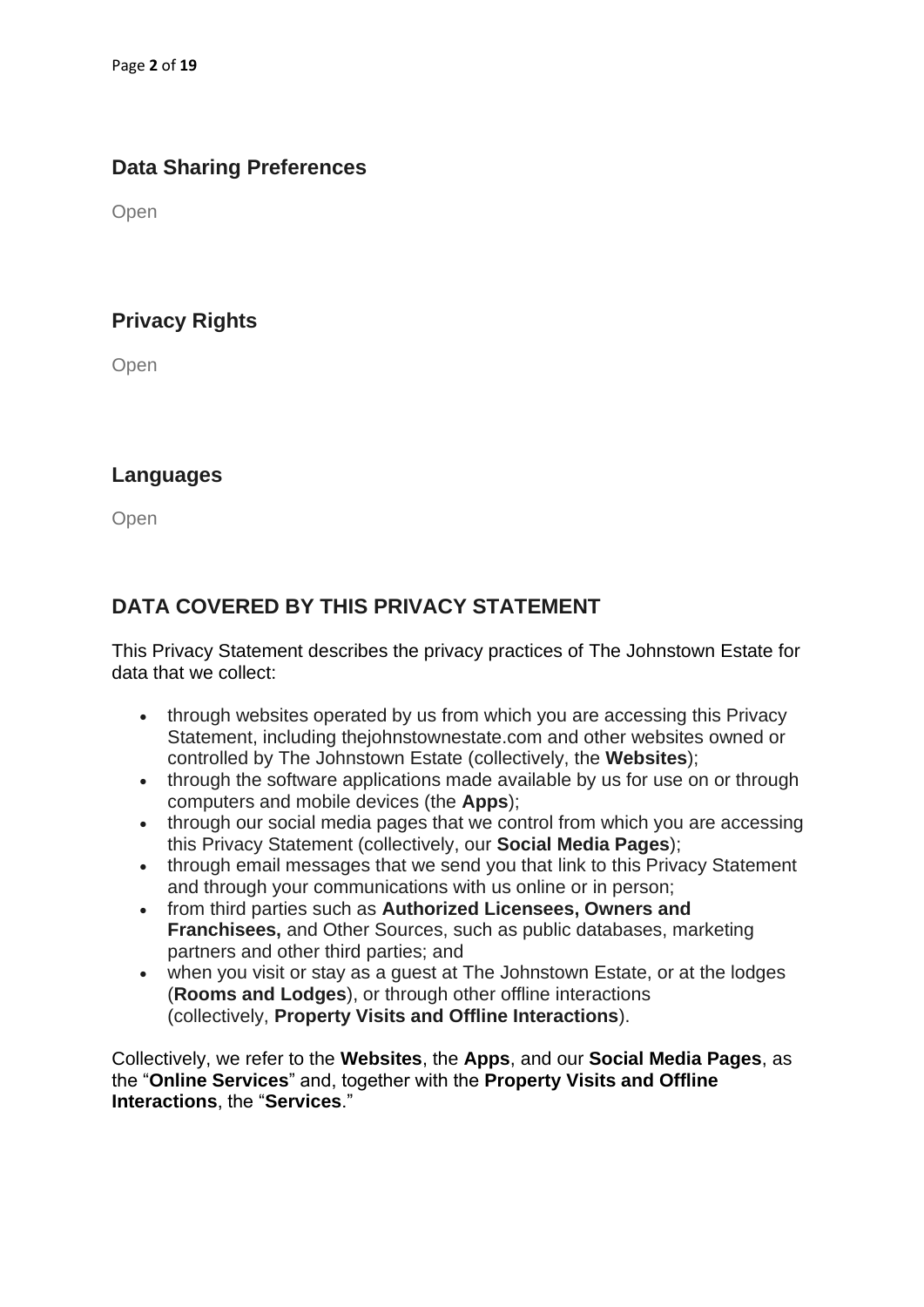### **THE DATA WE COLLECT**

At touchpoints throughout your guest journey, we collect Personal Data in accordance with the law, and to serve you better. **Personal Data** is information that may identify you as an individual or relate to you as an identifiable individual. We collect and process the following types of Personal Data about you:

- Name
- Gender
- Postal address
- Telephone number
- Email address
- Financial information (such as credit and debit card number or other payment data)
- Language preference
- Date and place of birth
- Nationality, passport, visa, or other government-issued identification data
- Important dates: birthdays, anniversaries, and special occasions
- Membership or loyalty program data (including co-branded payment cards, travel partner program affiliations)
- Employer details (for business-related bookings)
- Travel itinerary, tour group, or activity data
- Prior guest stays or interactions, goods and services purchased, special service and amenity requests
- Social media account ID, profile photo and other data publicly available, or data made available by linking your social media and loyalty accounts

In more limited circumstances, we may also collect:

- Data about family members and companions, names, and ages of children
- Biometric data
- Images, video and audio data via: (a) security cameras located in public areas, such as hallways and lobbies, in our properties; and (b) body-worn cameras carried by our loss prevention officers and other security personnel

We may also collect information about your **Preferences** that we use to make your current and future stays and experience with us more enjoyable, including information about your interests and other relevant information that we learn about you during your stay. This may also include any likes and dislikes about our services that you tell us about so that we can improve our services, and specific dietary, health restrictions or personal needs to ensure your wellbeing. We may also collect your "**Personal Preferences,**" that may include details of your special anniversaries (such as your birthday or wedding anniversary), what type of activities you prefer to take part in when staying with us, and your hobbies. Personal Preferences may also include details about who you usually travel with, their relationship to you, and your marital status.

If you submit any Personal Data about other people to us or our Service Providers (e.g., if you make a reservation for another individual), you represent that you have the authority to do so and you permit us to use the data in accordance with this Privacy Statement.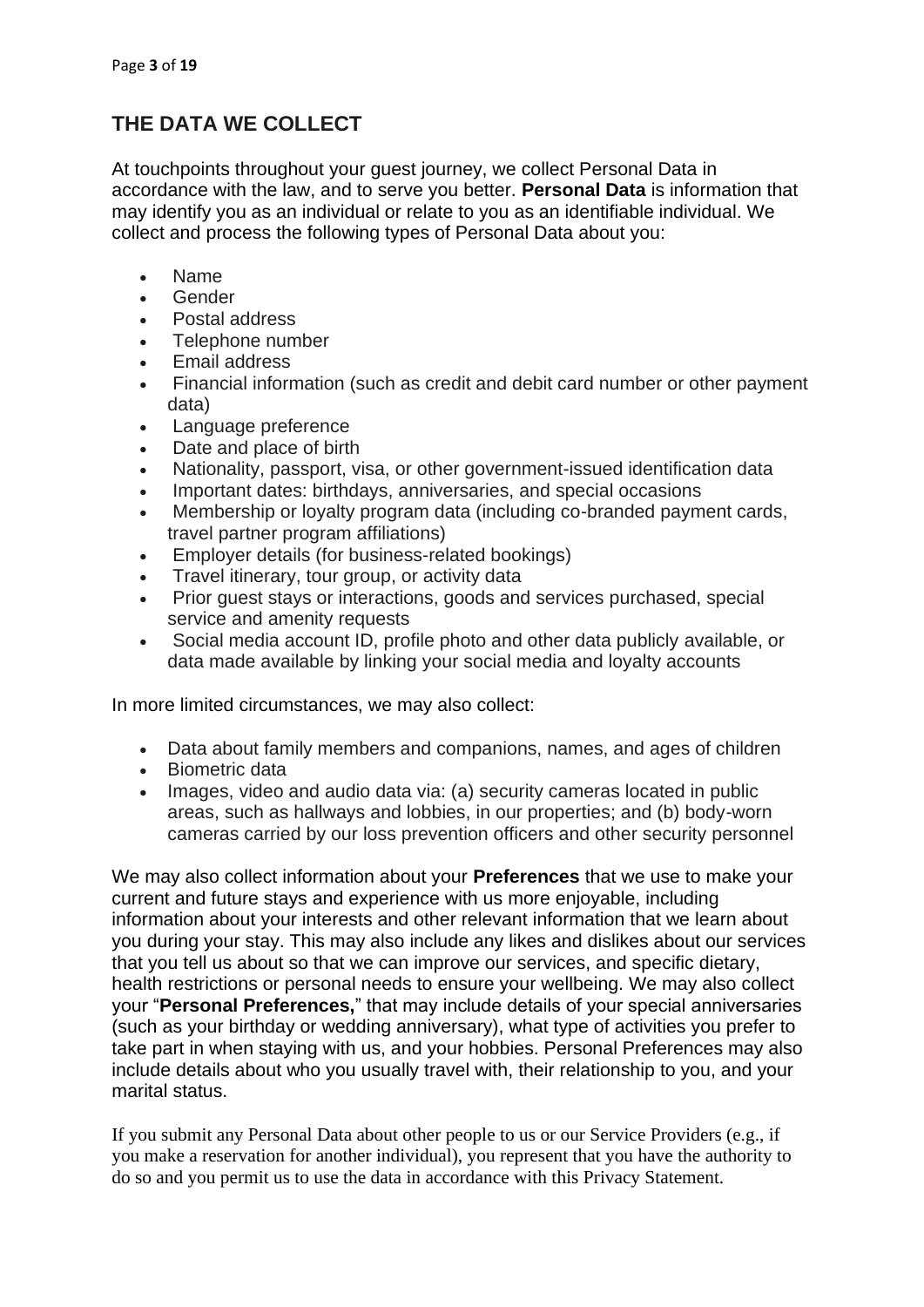•

### **COOKIES AND OTHER DATA**

We may also collect "**Other Data**" that generally do not reveal your specific identity or do not directly relate to an identified individual. To the extent Other Data reveal your specific identity or relate to an individual, we will treat Other Data as Personal Data. Other Data include:

- **Your browser or device.** We collect certain data through your browser or automatically through your device, such as your Media Access Control (MAC) address, computer type (Windows or Apple), screen resolution, operating system name and version, device manufacturer and model, language, internet browser type and version and the name and version of the Online Services (such as the Apps) you are using. We use this data to ensure that the Online Services function properly.
- **Your use of the Apps.** We collect certain data when you download and use an App, such as App usage data, the date and time the App on your device accesses our servers, and what data and files have been downloaded to the App based on your device number. We use this data to ensure that the Online Services function properly. We may also collect mobile device advertising identifiers to enhance and personalize your experience and deliver relevant products, content, or ads to show you on our Website, Apps, or external advertising.
- **Cookies.** We collect certain data from cookies, which are pieces of data stored directly on the computer or mobile device that you are using. Cookies allow us to collect browser type, time spent on the Online Services, pages visited, referring URL, language preferences, and other aggregated traffic data. We use functional cookies to obtain the data for security purposes, to facilitate navigation, to display content more effectively, to collect statistical data, to personalize your experience while using the Online Services, and to recognize your computer to assist your use of the Online Services. We also gather statistical cookie data about use of the Online Services to continually improve design and functionality, understand how they are used and assist us with resolving questions. Advertising cookies further allow us to select which advertisements or offers are most likely to appeal to you and display them while you are using the Online Services. We also use them to send marketing emails and to track responses to online advertisements and marketing emails. You can learn more about cookies

at: [http://www.allaboutcookies.org/manage-cookies/index.html.](http://www.allaboutcookies.org/manage-cookies/index.html)

#### o **Manage Cookie Preferences:**

▪ You can choose whether to accept cookies by managing your tracking preferences by clicking on **"Tracking Preferences"** located at the bottom of our home page or by changing the settings on your browser. If, however, you do not accept cookies, you may experience some inconvenience in your use of the Online Services. For example, we will not be able to recognize your computer, and you will need to log in every time you visit. You also will not receive advertising or other offers from us that are relevant to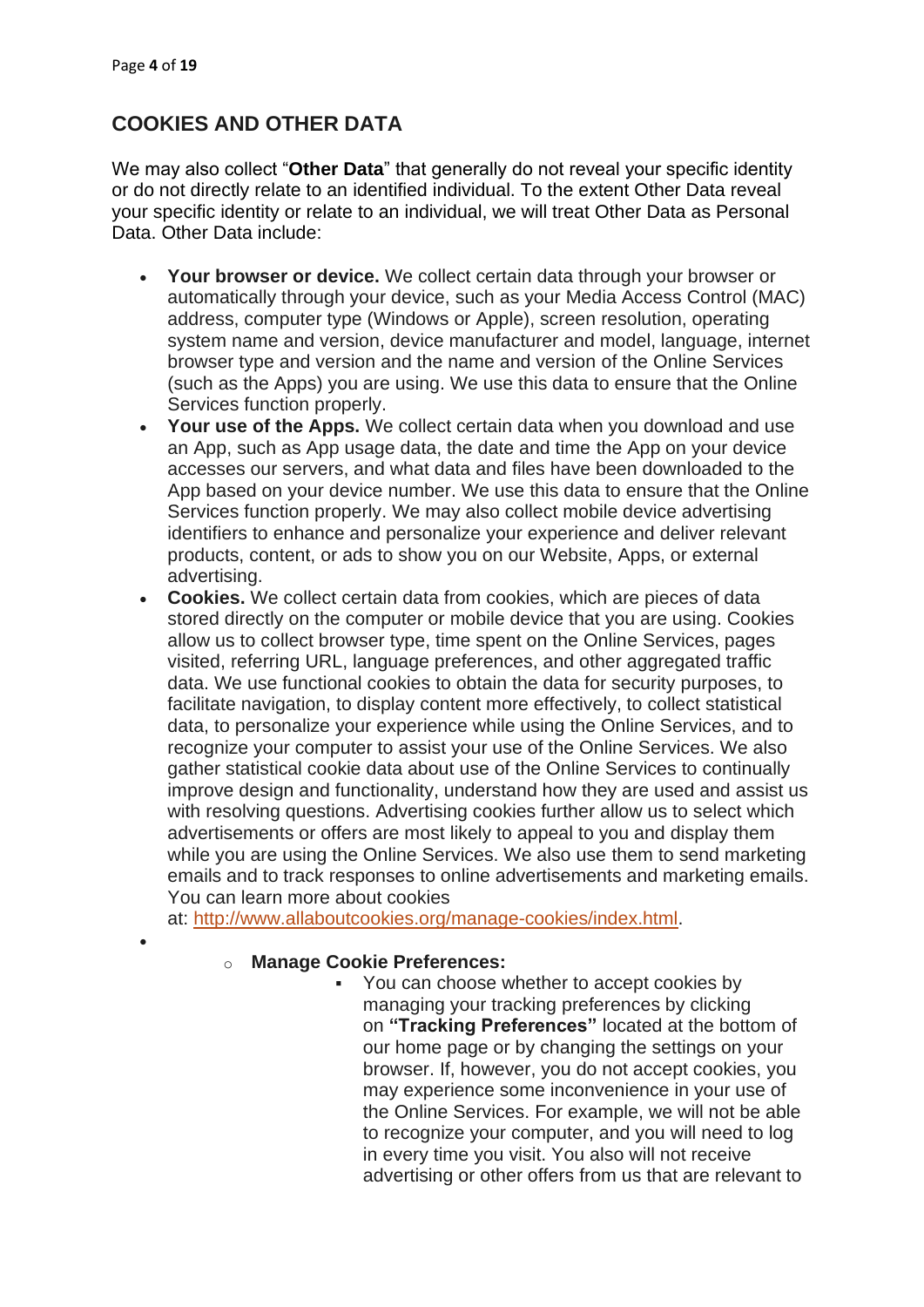your interests and needs. At this time, we do not respond to browser "Do-Not-Track" signals.

#### o **Third Party Advertising:**

We may use third-party advertising companies to serve advertisements regarding goods and services that may interest you when you access and use the Online Services, other websites, or online services. To serve such advertisements, these companies place or recognize a unique cookie on your browser (including through use of pixel tags). If you would like more information about this practice, and to learn about your choices in connection with it, please visit [http://www.networkadvertising.org/managing/opt\\_](http://www.networkadvertising.org/managing/opt_out.asp)

#### [out.asp](http://www.networkadvertising.org/managing/opt_out.asp) and <http://www.aboutads.info/> .

- o **Pixel Tags and other similar technologies.** We collect data from pixel tags (also known as web beacons and clear GIFs), which are used with some Online Services to, among other things, track the actions of users of the Online Services (including email recipients), measure the success of our marketing campaigns, and compile statistics about usage of the Online Services.
- o **Analytics.** We collect data through Google Analytics and Adobe Analytics, which use cookies and technologies to collect and analyse data about use of the Services. These services collect data regarding the use of other websites, apps, and online resources. You can learn about Google's practices by going

to [www.google.com/policies/privacy/partners/](http://www.google.com/policies/privacy/partners/) and opt out by downloading the Google Analytics opt out browser add-on, available

at <https://tools.google.com/dlpage/gaoptout> . You can learn more about Adobe and opt out by visiting [http://www.adobe.com/privacy/opt-](http://www.adobe.com/privacy/opt-out.html)

#### [out.html](http://www.adobe.com/privacy/opt-out.html) .

- o **Your IP Address.** We collect your IP address, a number that is automatically assigned to the device that you are using by your Internet Service Provider (ISP). An IP address is identified and logged automatically in our server log files when a user accesses the Online Services, along with the time of the visit and the pages that were visited. We use IP addresses to calculate usage levels, diagnose server problems and administer the Online Services. We also may derive your approximate location from your IP address.
- o **Aggregated and Segmented Data.** We may aggregate data that we collect, and this aggregated data will not personally identify you or any other user. We may also use both Personal Data and Other Data to divide customers into segments, or groups, in order to provide more relevant advertising.
- o **Precise Location-Based Services.** With your consent, we may collect the precise physical location of your device by using satellite, cell phone tower, Wi-Fi signals, or other technologies. We will collect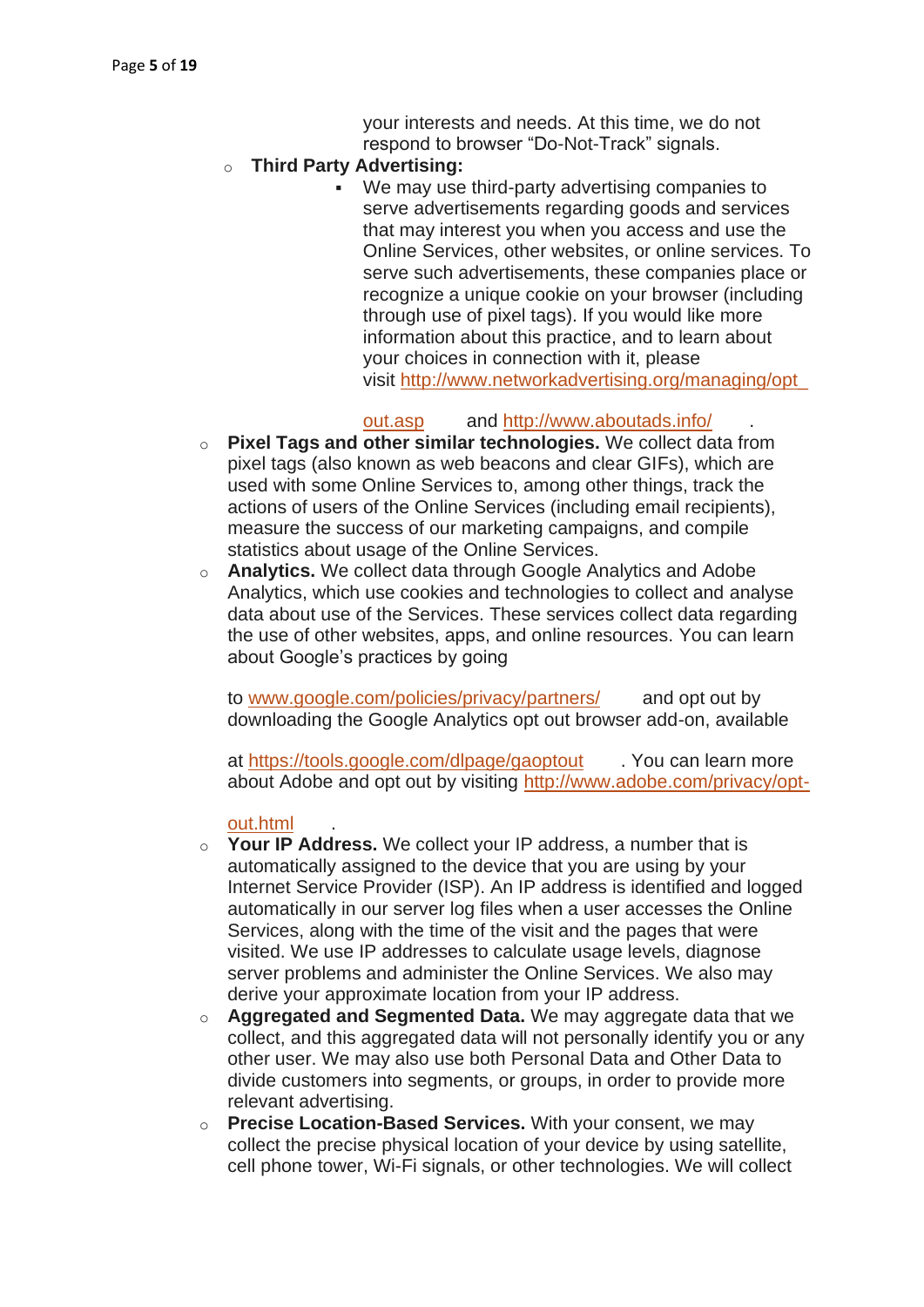this data if you opt-in through the App or other program (either during your initial login or later) to improve special offers and to enable location-driven capabilities on your device. If you have opted-in to share your location, the App or other program will continue to collect location data based on how you chose to share the data.

### **HOW AND WHERE WE COLLECT YOUR DATA**

This Privacy Statement describes the privacy practices of The Johnstown Estate for Personal and Other Data that we collect through the following:

- **The Johnstown Estate.** We collect Personal Data and Other Data from other companies within The Johnstown Estate for the purposes described in this Privacy Statement, such as providing and personalizing the Services, communicating with you and to accomplish our business purposes.
- **On-Property and/or Travel Providers.** We may collect your Personal Data and Other Data from spa, restaurant, leisure club, concierge, and other outlets at our properties.
- **Linked Accounts**. We collect Personal Data and Other Data when you use Online Services login to receive or register for certain third-party services. Additionally, your social media account provider allows you to connect your social media account to your Online Services account or log into your Online Services account from your social media account. When you enrol in those services, we disclose your Personal Data and Other Data to those third parties. If you do not want us to collect your Personal Data or Other Data in this way, do not provide your loyalty program number to third parties, do not use your Online Services login to register for third-party promotions and do not connect your Online Services account with accounts on third-party services.
- **Promotional Activity.** We collect Personal Data and Other Data from with third parties who may provide promotions to you, such as sweepstakes, contests, or other offers.
- **Other Sources & Service Providers.** We collect Personal Data and Other Data from various third parties, such as public databases, joint marketing partners and online travel agencies (OTAs).
- **Online Services.** We collect Personal or Other Data when you interact with our Online Services, by performing such actions as, but not limited to, browsing, making a reservation, purchasing goods and services from our websites or Apps, communicating with us or otherwise connecting with us or posting to social media pages, or signing up for a newsletter or participating in a survey, contest or promotional offer.
- **Customer Care Centres.** We collect Personal Data when you make a reservation over the phone, communicate with us by email, fax, or contact customer service. These communications may be recorded for purposes of quality assurance and training.
- **Internet-Connected Devices.** We collect Personal and Other Data from internet-connected devices available in our properties. For example, when you connect a device to the hotel's internet.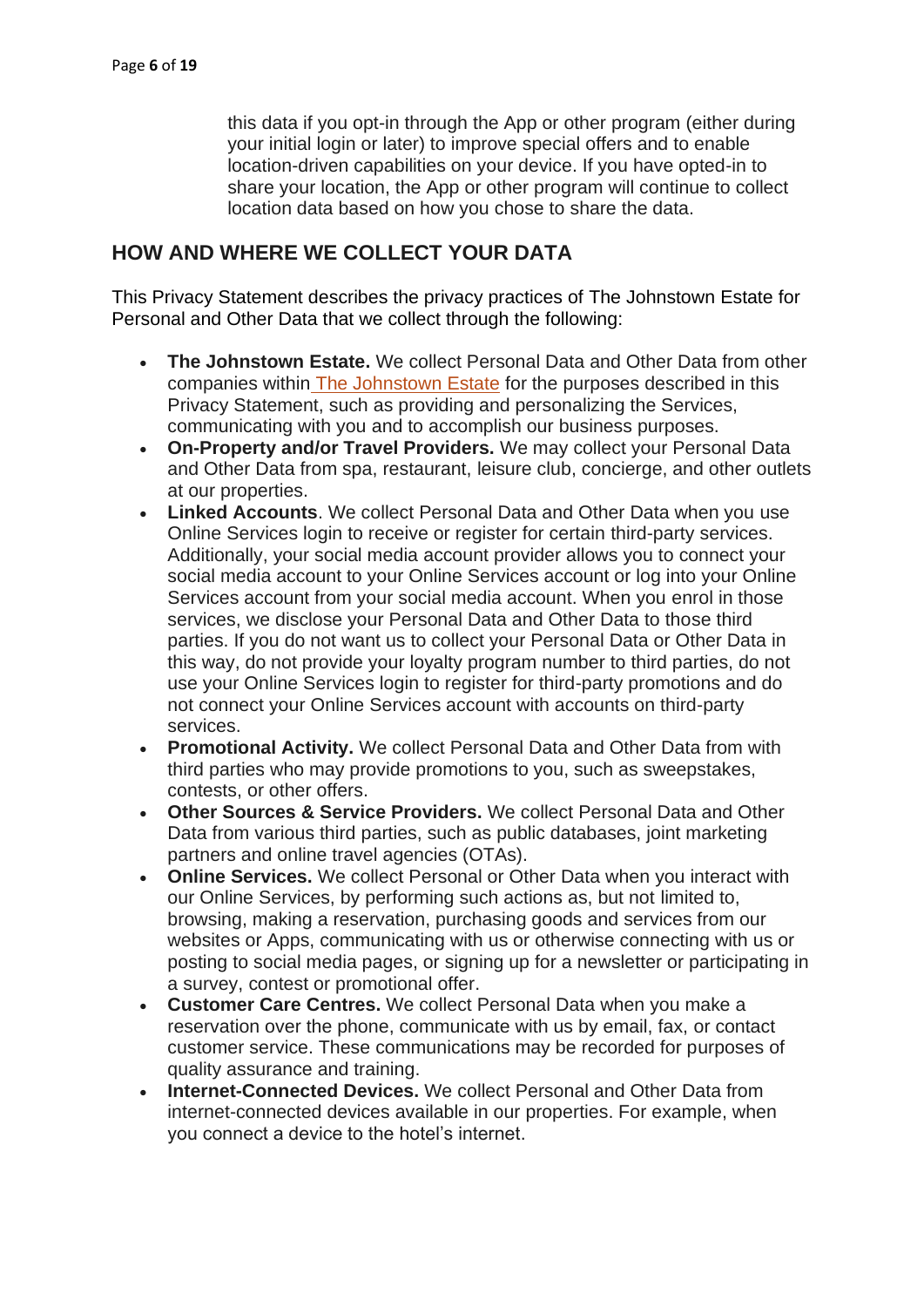#### **WHY WE COLLECT YOUR DATA (LEGAL BASIS)**

#### **PURPOSE**

**DESCRIPTION OF ACTIVITIES ASSOCIATED WITH PURPOSE**

**LEGAL BASES**

Performance of

Booking & Guest Registration There are a number of activities associated with this purpose, such as: facilitating reservations and bookings of hotel accommodations and related services; engaging in pre-arrival communications (logistics, changes, preferences, etc.); and processing payments and security deposits. contract for the individual with the guest booking the room Legitimate interests for the individual booking the room, for example, honouring his/her preferences, as well as for any individuals accompanying the primary guest (e.g., spouse, children, friends) Legal obligations relating to financial transactions, such as the obligation to maintain books and records On-Site Reception & Stay Services There are a number of activities associated with this purpose, such as: facilitating check-in and check-out; processing payments; providing consistent and personalized service and advice about the on-site services (based on past usage or expressed preferences); providing concierge, luggage storage and parking services; making arrangements with third-party providers on behalf of guests (such as Performance of contract, such as processing payments Legitimate interests, such as honouring the guest's preferences (e.g., for a room near the elevator or on a top floor) Consent, such as collecting information regarding dietary preferences that the

coordinating tours and other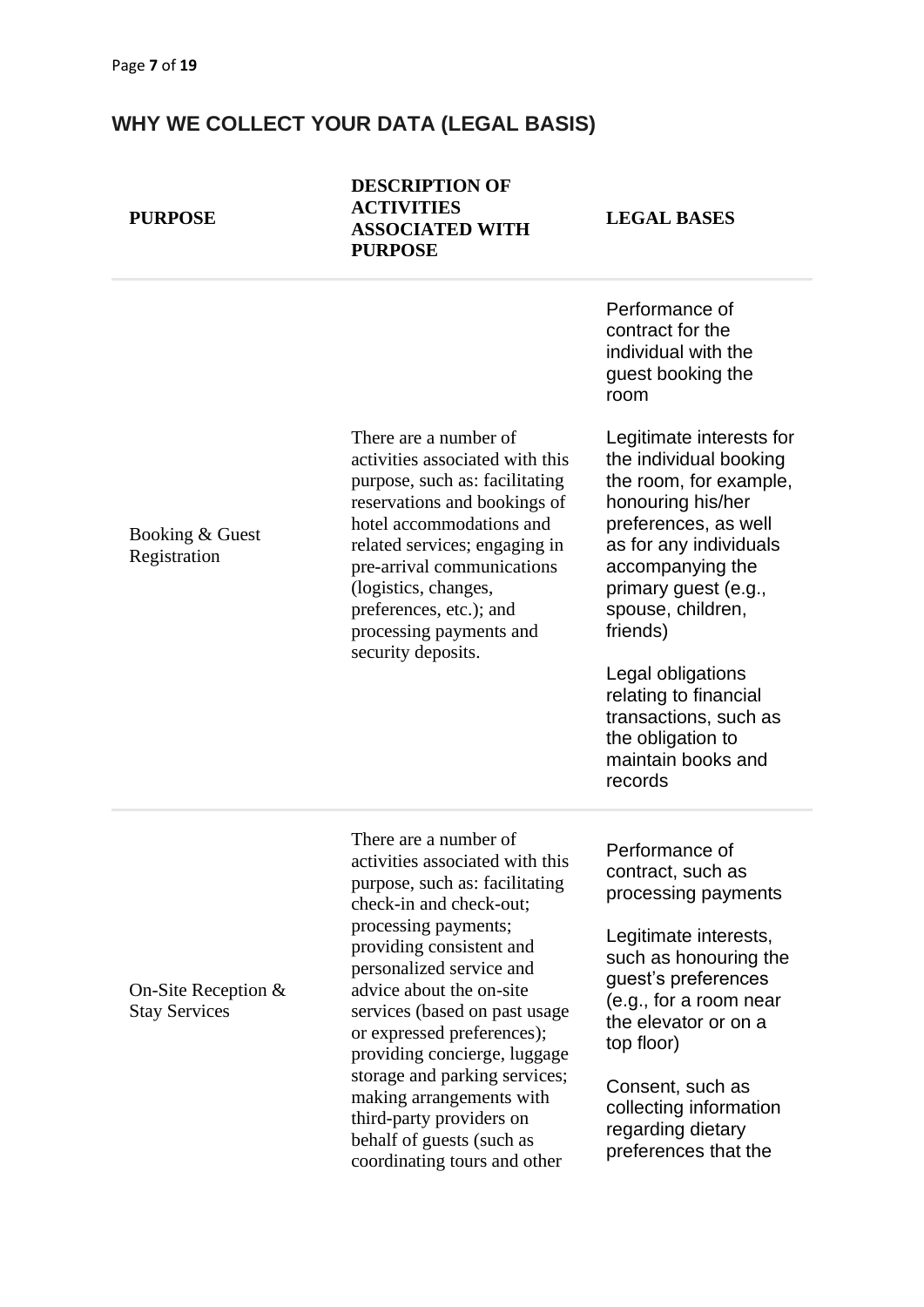#### **DESCRIPTION OF ACTIVITIES ASSOCIATED WITH PURPOSE**

sightseeing excursions; arranging taxi, shuttle and chauffeur services; and facilitating reservations and bookings at restaurants and events); administering and facilitating access to Wi-Fi, TV and other connectivity services (including access to business centre amenities, such as fax and photocopying services) and entertainment systems (such as PlayStations and music players); facilitating in-room dining (including taking into account any dietary, health restrictions or other personal needs expressed by the guest); housekeeping services (including preferences for special pillows, duvets and other amenities expressed by the guest) and dry-cleaning services; handling customer requests, inquiries and complaints; and determining eligibility for age-restricted goods and services (such as alcohol or in-room adult entertainment).

**LEGAL BASES**

guest chooses to provide

Legal obligations, such as collecting national ID numbers where legally required

Conferences & Events

There are a number of activities associated with this purpose, such as: communicating with customers about conferences and other event planning ("Events"); facilitating reservation and bookings of Events; engaging in pre

Performance of contract, such as collecting information regarding a planned Event

Legitimate interests, such as responding to customer complaints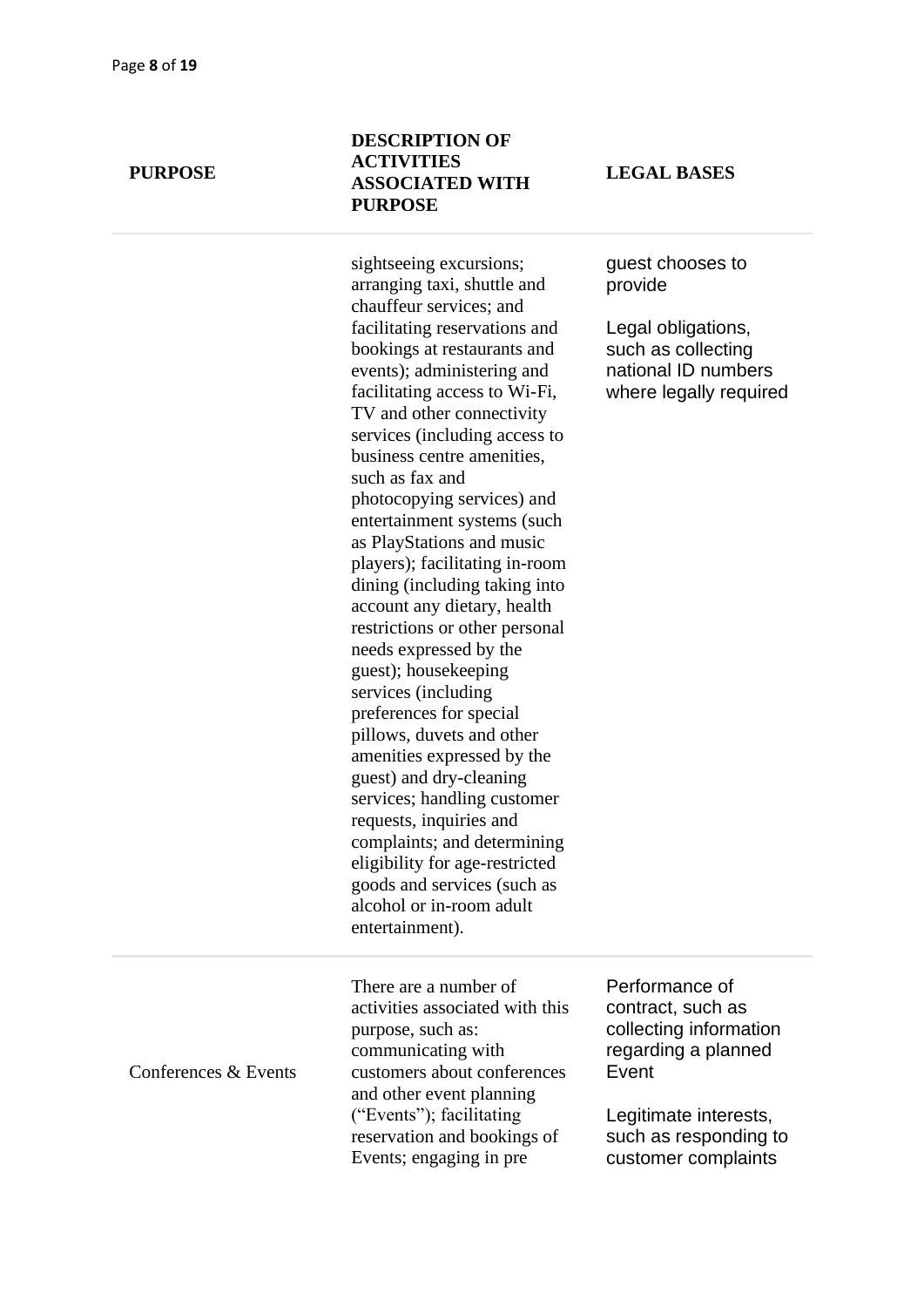#### **DESCRIPTION OF ACTIVITIES ASSOCIATED WITH PURPOSE**

Event communications (logistics, accommodations, changes, etc.); preparing for and coordinating Events in accordance with customer instructions, expectations and preferences; facilitating catering; communicating about billing and recovering amounts owed; processing payments and security deposits; performing credit checks; handling customer requests, inquiries and complaints; and communicating with participants during Events.

#### There are a number of activities associated with this purpose, such as: administering customer-care services to facilitate and address inquiries, comments and complaints about any of our services (such as in person, through phone lines, email, or on social media); handling security and fraud prevention; administering online services (including troubleshooting, data analysis, testing, system maintenance, support, reporting and the hosting of data); monitoring and analysing usage of services and using data analytics to improve services, marketing, programs, overall customer experience, gathering feedback, carrying out pilot

#### **LEGAL BASES**

or concerns relating to an Event

Legal obligations relating to financial transactions, such as the obligation to maintain books and records

Performance of contract, such as ensuring that online services are functioning so that individuals can make reservations or manage loyalty accounts

Legitimate interests, such as responding to customer complaints and concerns which may include, where applicable law permits, recording customer service calls

Consent, such as for marketing programs

Legal obligations relating to financial

#### The Johnstown Estate Operations & General Business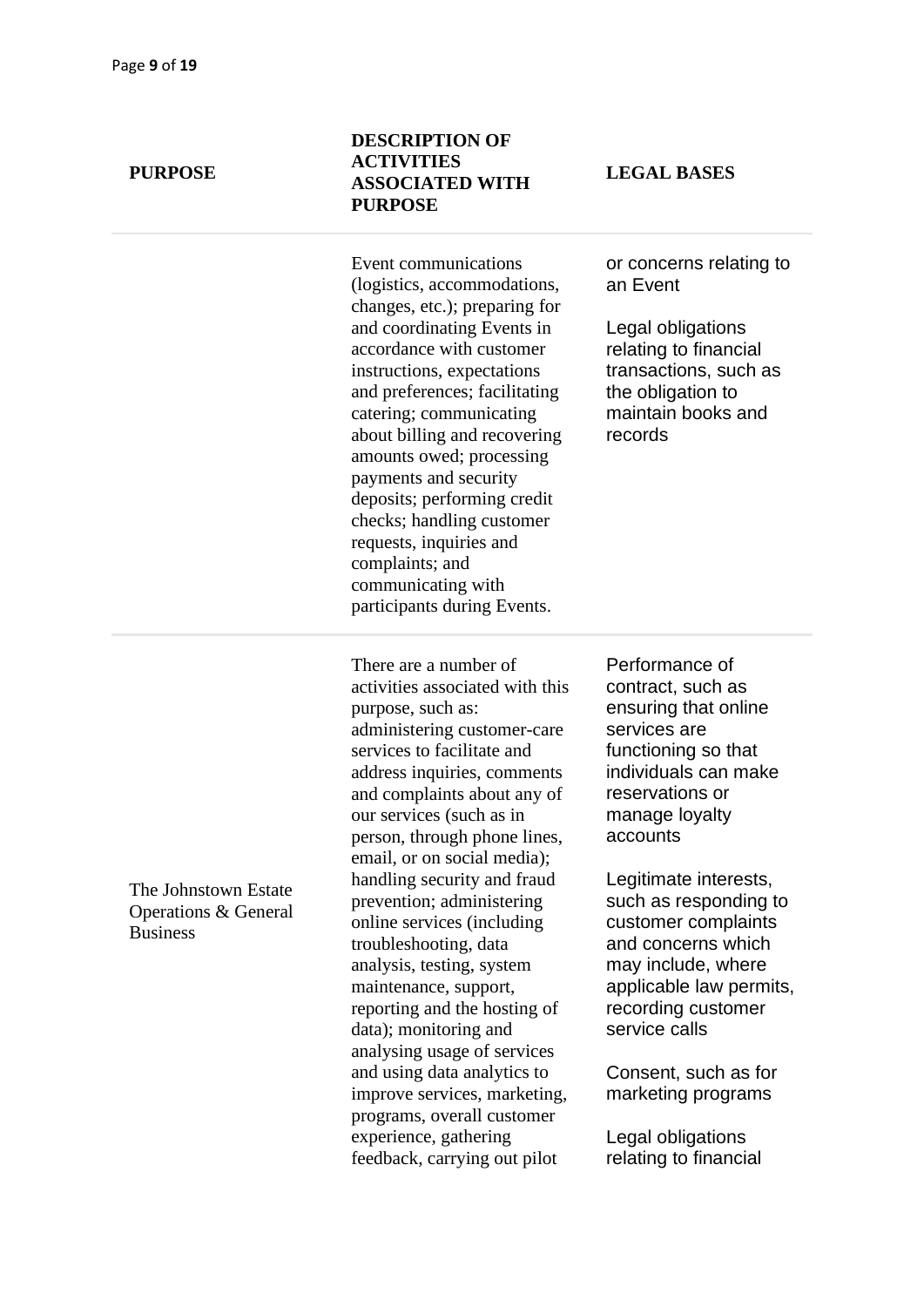| <b>PURPOSE</b> | AUTIVITIES<br><b>ASSOCIATED WITH</b><br><b>PURPOSE</b>                                                                                                                                                                                                         |  |
|----------------|----------------------------------------------------------------------------------------------------------------------------------------------------------------------------------------------------------------------------------------------------------------|--|
|                | programs for potential new<br>services and both developing<br>new and improving existing<br>services; and facilitating<br>mergers, acquisitions and<br>other reorganizations and<br>restructurings of our business<br>(including prospective<br>transactions). |  |
|                |                                                                                                                                                                                                                                                                |  |

**DESCRIPTION OF ACTIVITIES** 

**LEGAL BASES**

transactions, such as the obligation to maintain books and records

Emergency & Incident

#### Response

purpose, such as: ensuring the security of on-site services; responding to, handling and documenting on-site accidents and medical and other emergencies (including facilitating in-house doctor services); actively monitoring properties to ensure adequate incident prevention, response and documentation (including CCTV); requesting assistance from emergency services; and sending notifications and alerts in the event of incidents or emergencies (such as via SMS, email, call, audio-visual device prompts, etc.).

There are a number of

activities associated with this

Performance of contract, such as ensuring the safety of guests and personnel through interactions with on-site security personnel

Legitimate interests, such as monitoring properties through CCTV to ensure the safety of guests and personnel

Legal obligations, such as documenting on-site accidents

Individuals' vital interests, such as contacting medical or emergency services for an ill guest

Legal & Compliance There are a number of activities associated with this purpose, such as: complying with applicable laws; complying with legal processes; responding to Legal obligations, such as complying with legal processes Legitimate interests, such as enforcing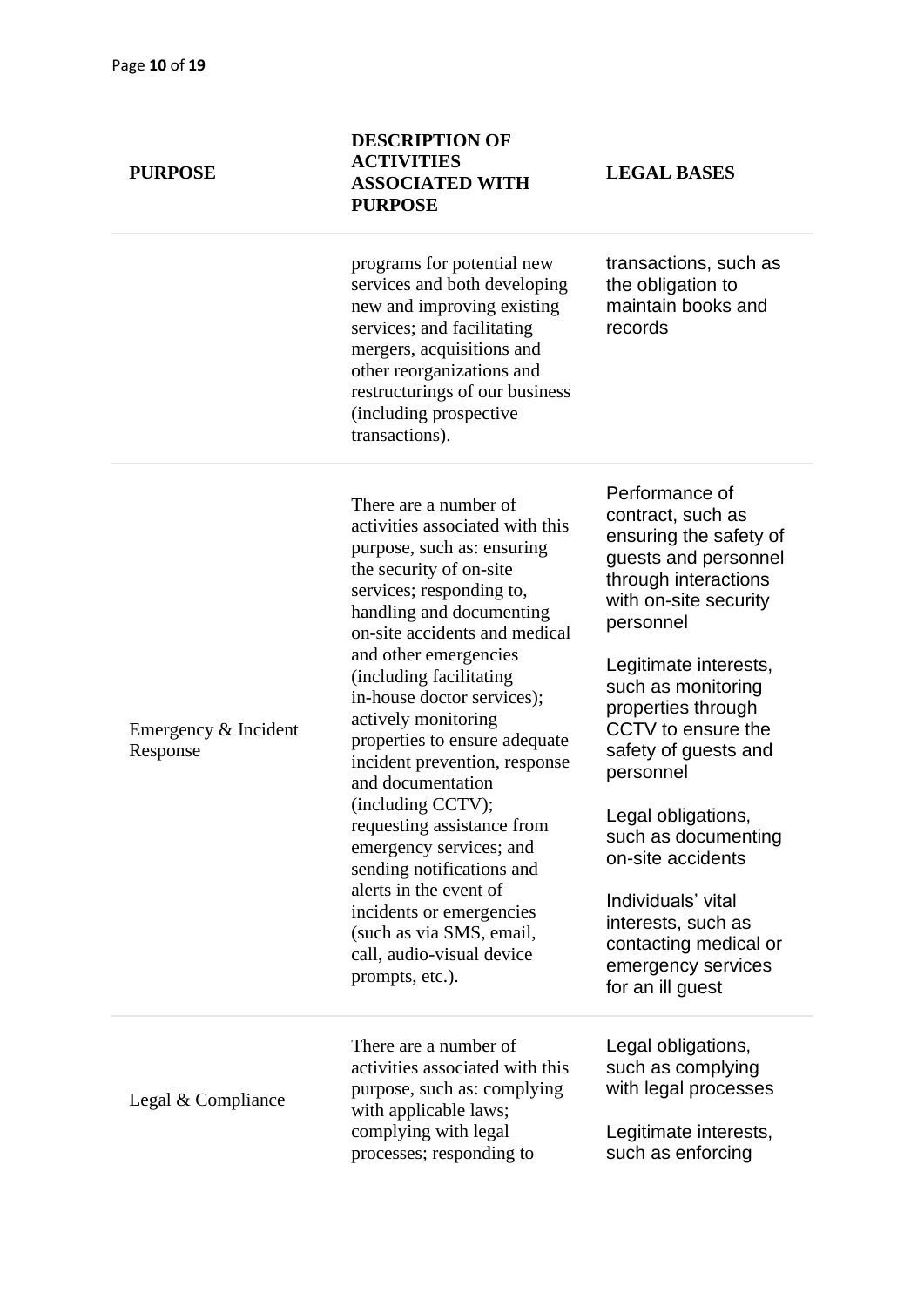#### **DESCRIPTION OF ACTIVITIES ASSOCIATED WITH PURPOSE**

requests from public and government authorities; meeting national security or law enforcement requirements; enforcing our terms and conditions; protecting our operations; protecting the rights, privacy, safety, or property of The Johnstown Estate, guests, visitors and other relevant individuals; and allowing us to pursue available legal remedies and limiting the damages that The Johnstown Estate may sustain.

#### **LEGAL BASES**

terms and conditions to protect trademarks

Individuals' vital interests, such as contacting emergency services in case of disturbances and incidents involving guests

Spa, Beauty, & Fitness **Services** 

There are a number of activities associated with this purpose, such as: facilitating reservations and bookings; determining eligibility for services; honouring disability or other healthrelated restrictions and providing appropriate and safe activities, services and treatments; providing consistent and personalized service based on past usage and preferences expressed by the individual; processing payments; arranging requested professionals for specific treatments and services; and handling customer requests, inquiries and complaints.

Performance of contract, such as processing payments

Consent, such as collecting information about back problems when providing massage services

Legitimate interests, such as providing personalized services (e.g., offering golfing opportunities based on past activity)

Legal obligations relating to financial transactions, such as the obligation to maintain books and records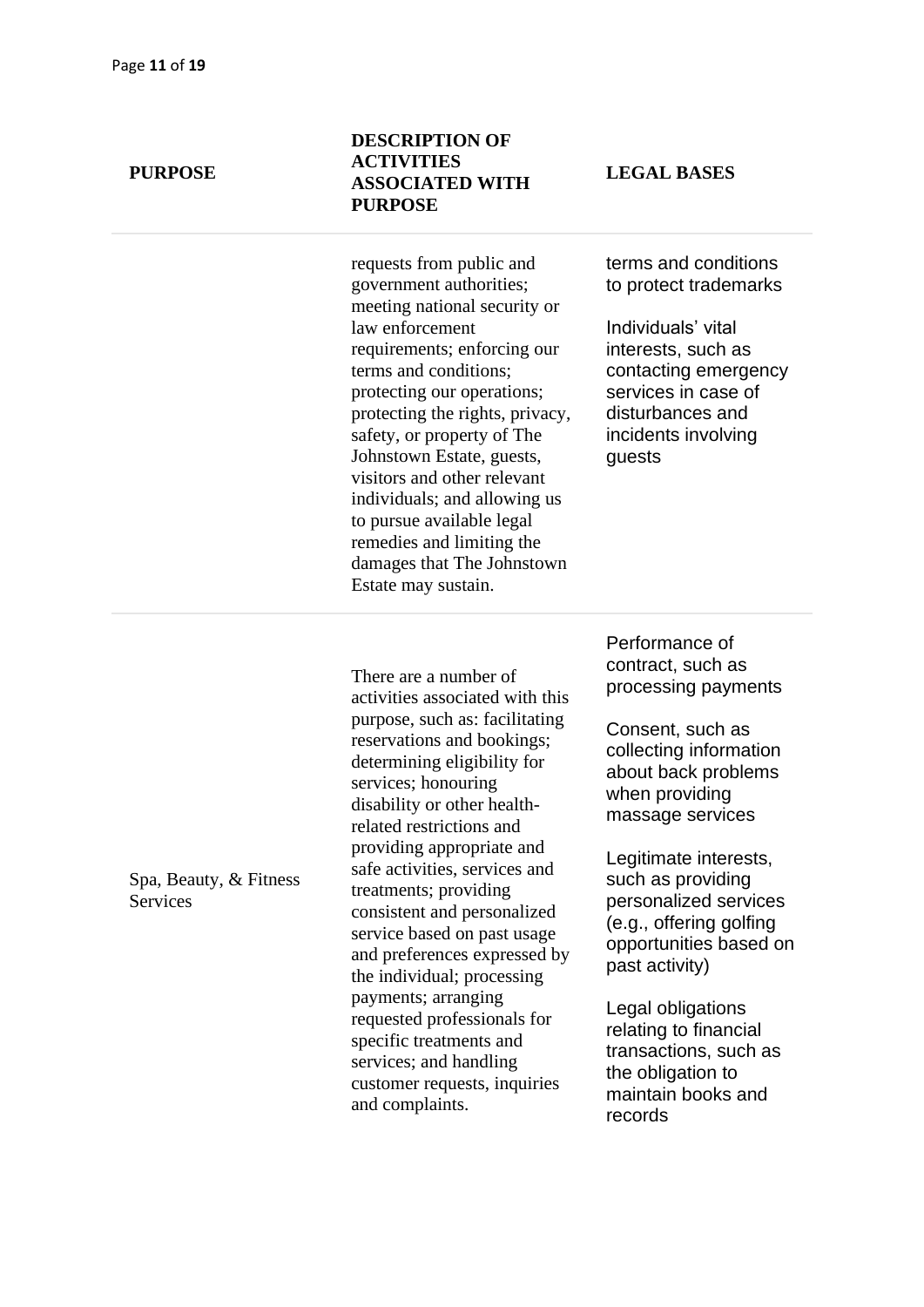#### **DESCRIPTION OF ACTIVITIES ASSOCIATED WITH PURPOSE**

There are a number of

on past usage and

and complaints.

individual; processing payments; arranging reservations; and handling customer requests, inquiries,

activities associated with this purpose, such as: facilitating reservations; honouring dietary preferences; providing consistent and personalized service based

preferences expressed by the

Individuals' vital interests (e.g., when an individual becomes ill while using the fitness equipment)

Performance of contract, such as processing payments

Consent, such as collecting information about dietary, health restrictions, or personal needs of a guest when ordering food

Legitimate interests, such as providing personalized services (e.g., offering red wine to a guest based on previous requests)

Legal obligations relating to financial transactions, such as the obligation to maintain books and records

Individuals' vital interests (e.g., when an individual becomes ill in one of the restaurants)

Child-Related Services (for Parents & Legal Guardians)

Food & Beverage

**Services** 

There are a number of activities associated with this purpose, such as: facilitating

Performance of contract, such as having a child of a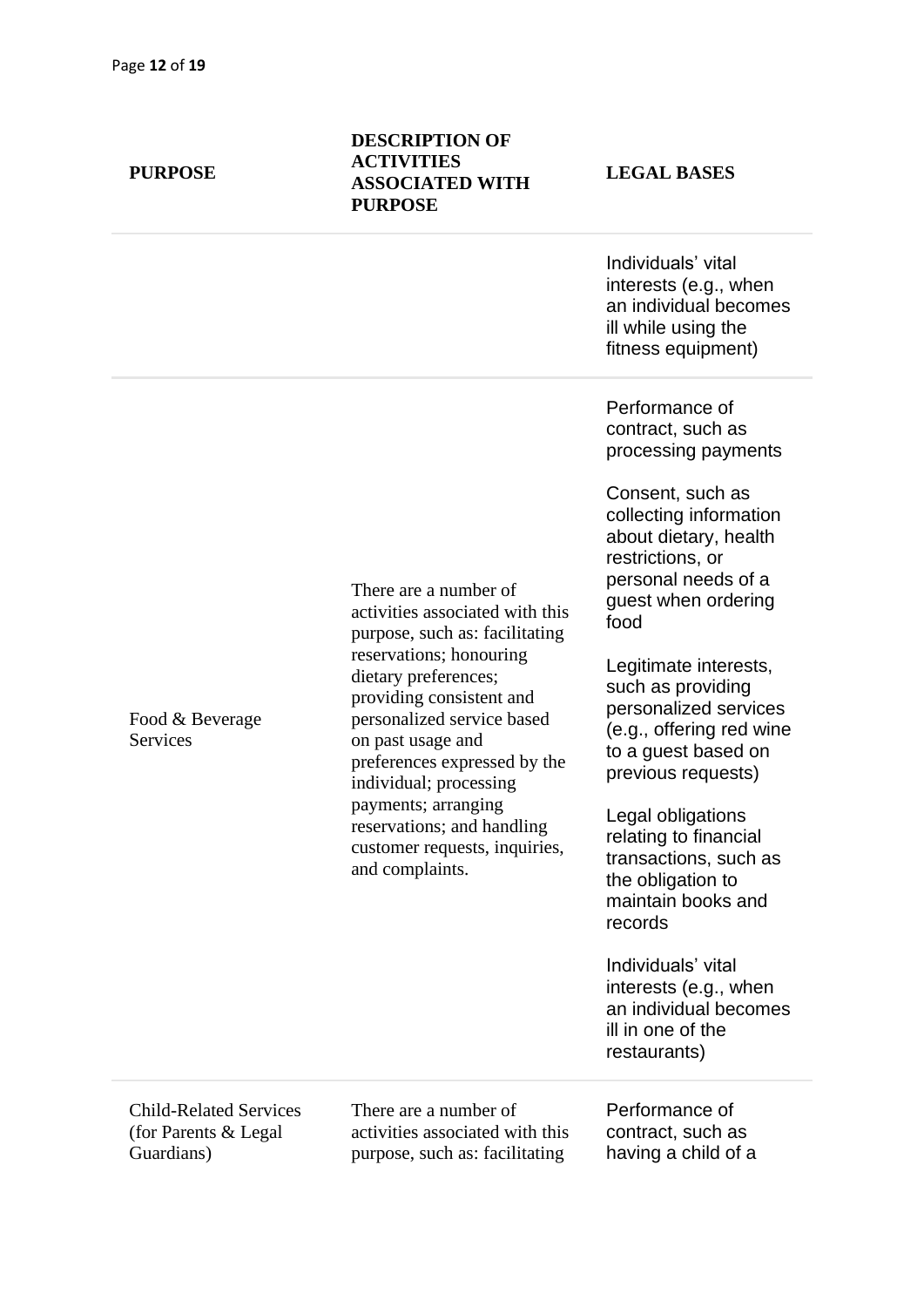#### **DESCRIPTION OF ACTIVITIES ASSOCIATED WITH PURPOSE**

**LEGAL BASES**

babysitting/hotel nanny and kids club; facilitating reservations and bookings; preparing for and coordinating hotel accommodations and services in accordance with guest preferences, instructions and expectations; payment and billing services; dining services (for example, special menus for children or special discounts for breakfast for children under a certain age).

certain age stay in the room with his/her parents may amount to extra charges or discounts

Consent of parent or legal guardian, such as accommodating needs of children

Legitimate interests, such as providing a crib and other amenities for children

Legal obligations relating to financial transactions, such as the obligation to maintain books and records

Individuals' vital interests, such as when a child becomes ill while participating in kids' club

Marketing, Promotions, Contests & Third-Party **Products** 

There are a number of activities associated with this purpose, such as: communicating about products and services that may be of interest to guests; providing personalized advertisements for products and services on selected websites; facilitating participation in sweepstakes, contests and other promotions (such as best

Performance of a contract, such as fulfilling obligations associated with a contest

Consent, such as honouring the mode of communication preferences (e.g., email, SMS)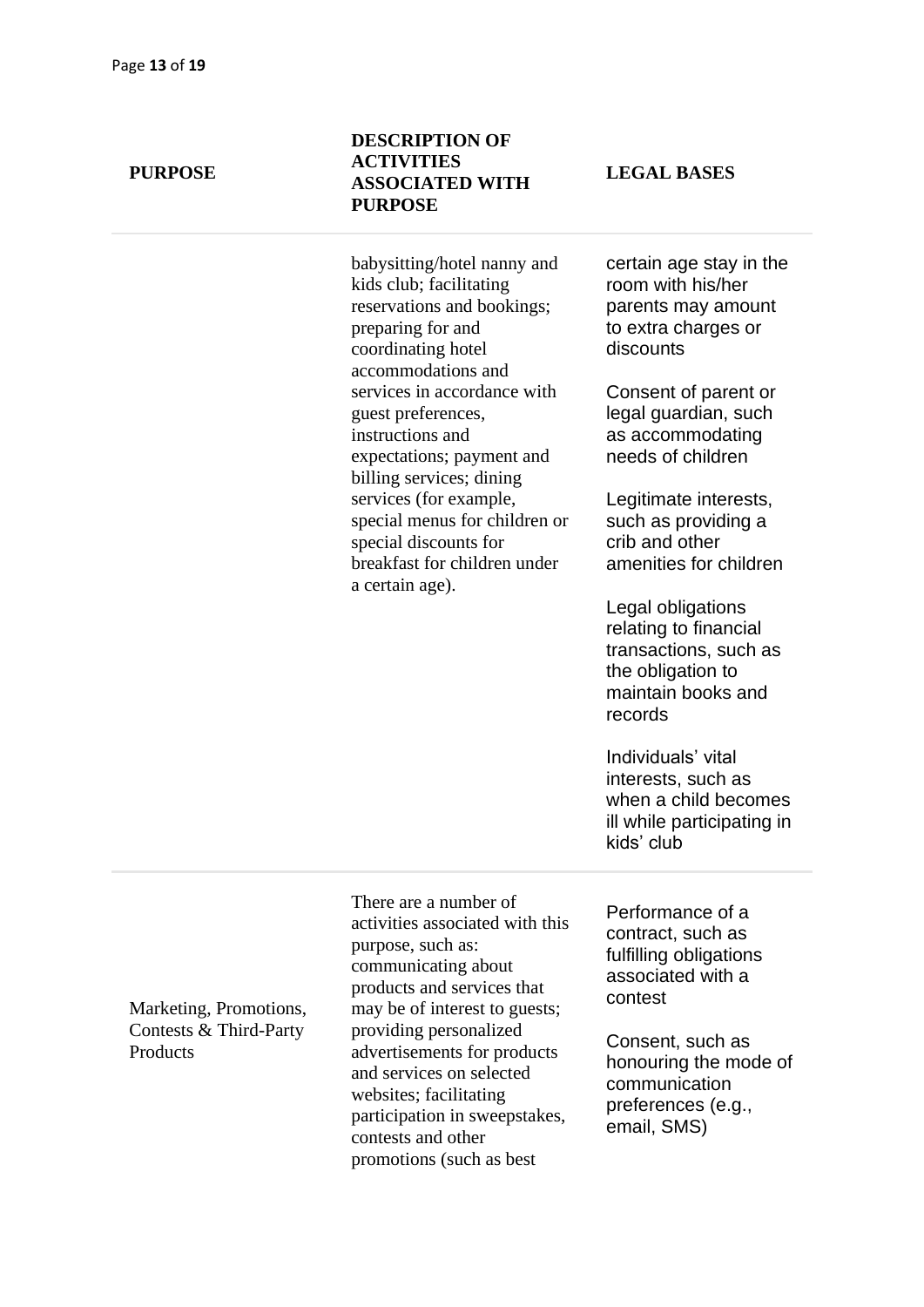| <b>PURPOSE</b> | <b>DESCRIPTION OF</b><br><b>ACTIVITIES</b><br><b>ASSOCIATED WITH</b><br><b>PURPOSE</b>                       | <b>LEGAL BASES</b>                                                                                        |
|----------------|--------------------------------------------------------------------------------------------------------------|-----------------------------------------------------------------------------------------------------------|
|                | vacation photo contests on<br>social media); and handling<br>customer requests, inquiries<br>and complaints. | Legitimate interests,<br>such as providing<br>advertisements for<br>similar products and<br>services      |
|                |                                                                                                              | Legal obligations,<br>such as handling<br>information consistent<br>with rules relating to<br>sweepstakes |
|                |                                                                                                              |                                                                                                           |

### **MORE INFORMATION ABOUT YOUR PERSONAL PREFERENCES**

Our goal is to serve you better and meet your expectations and preferred level of hospitality at each stage, from the moment that you book with us through to when you check out. See below to learn more.

| <b>PERSONAL</b><br><b>PREFERENCES</b>                                                                                                                          | <b>PURPOSES</b>                                                                                                                                                                                                                                                             | <b>LEGAL</b><br><b>BASES</b> |
|----------------------------------------------------------------------------------------------------------------------------------------------------------------|-----------------------------------------------------------------------------------------------------------------------------------------------------------------------------------------------------------------------------------------------------------------------------|------------------------------|
| Anniversaries                                                                                                                                                  | When you stay with us, we want to<br>help you celebrate any special<br>occasion, such as an anniversary,<br>birthday. For example, we may<br>make a note of these dates to allow<br>us to provide you with a birthday or<br>anniversary gift.                               | Consent, where<br>applicable |
| Activity type and hobbies<br>(such as trips to beach,<br>babysitting, fitness, travel<br>and transportation details,<br>kids club theatre,<br>restaurant etc.) | We want to ensure that we provide.<br>you with services that enhance The<br>Johnstown Estate experience. To do<br>this, we may retain your preferences<br>about the types of activities that you<br>like to take part in, so that we can<br>ensure we are able to offer you | Consent, where<br>applicable |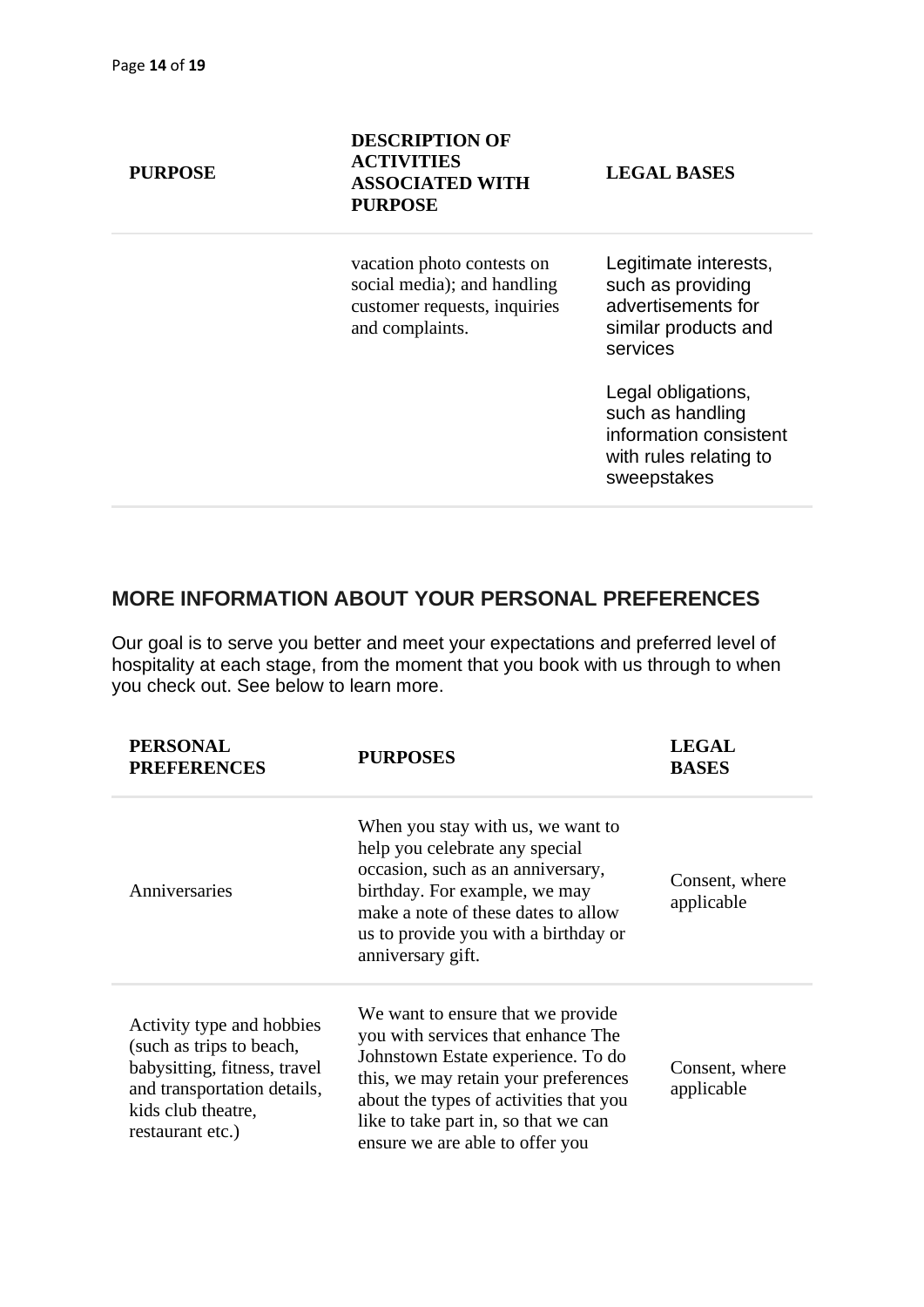| <b>PERSONAL</b><br><b>PREFERENCES</b>                   | <b>PURPOSES</b>                                                                                                                                                                                                                                                                                                                                                                                                            | <b>LEGAL</b><br><b>BASES</b>                                                                                               |
|---------------------------------------------------------|----------------------------------------------------------------------------------------------------------------------------------------------------------------------------------------------------------------------------------------------------------------------------------------------------------------------------------------------------------------------------------------------------------------------------|----------------------------------------------------------------------------------------------------------------------------|
|                                                         | similar experiences when you stay<br>with us in the future.                                                                                                                                                                                                                                                                                                                                                                |                                                                                                                            |
| Relationships (husband,<br>wife, son, daughter, etc.)   | We understand that your Preferences<br>may change depending on who you<br>are traveling with (such as your<br>preferred room type). We may keep<br>a record of your relationships to<br>assist us with making The<br>Johnstown Estate stay as<br>comfortable as possible. For<br>example, if we know you are<br>traveling with small children, we can<br>proactively plan for additional<br>accommodations such as a crib. | Legitimate<br>interest, in<br>order to<br>provide you<br>with<br>exceptional<br>service<br>Consent,<br>where<br>applicable |
| Preferences for<br>properties, clubs, and<br>facilities | When you are staying with us, we<br>want to make sure that we can<br>provide you with services to enhance<br>The Johnstown Estate experience.<br>To do this, we may retain your<br>preferences for our properties, clubs,<br>and facilities, based on your past<br>stay preferences, of our kids' clubs,<br>nanny services, spa and beauty<br>services, restaurant, and leisure club<br>facilities.                        | Legitimate<br>interest, in<br>order to<br>provide you<br>with<br>exceptional<br>service<br>Consent,<br>where<br>applicable |
| Dietary preferences                                     | When you stay with us, we want to<br>ensure that you are safe, that we are<br>looking after your wellbeing, and to<br>provide you with services to enhance<br>The Johnstown Estate experience.<br>For example, we may make a note of<br>your dining or beverage preferences<br>so that we are prepared if you<br>request room service or dine at one<br>of our restaurants.                                                | Legitimate<br>interest, in<br>order to<br>provide you<br>with<br>exceptional<br>service<br>Consent, where<br>applicable    |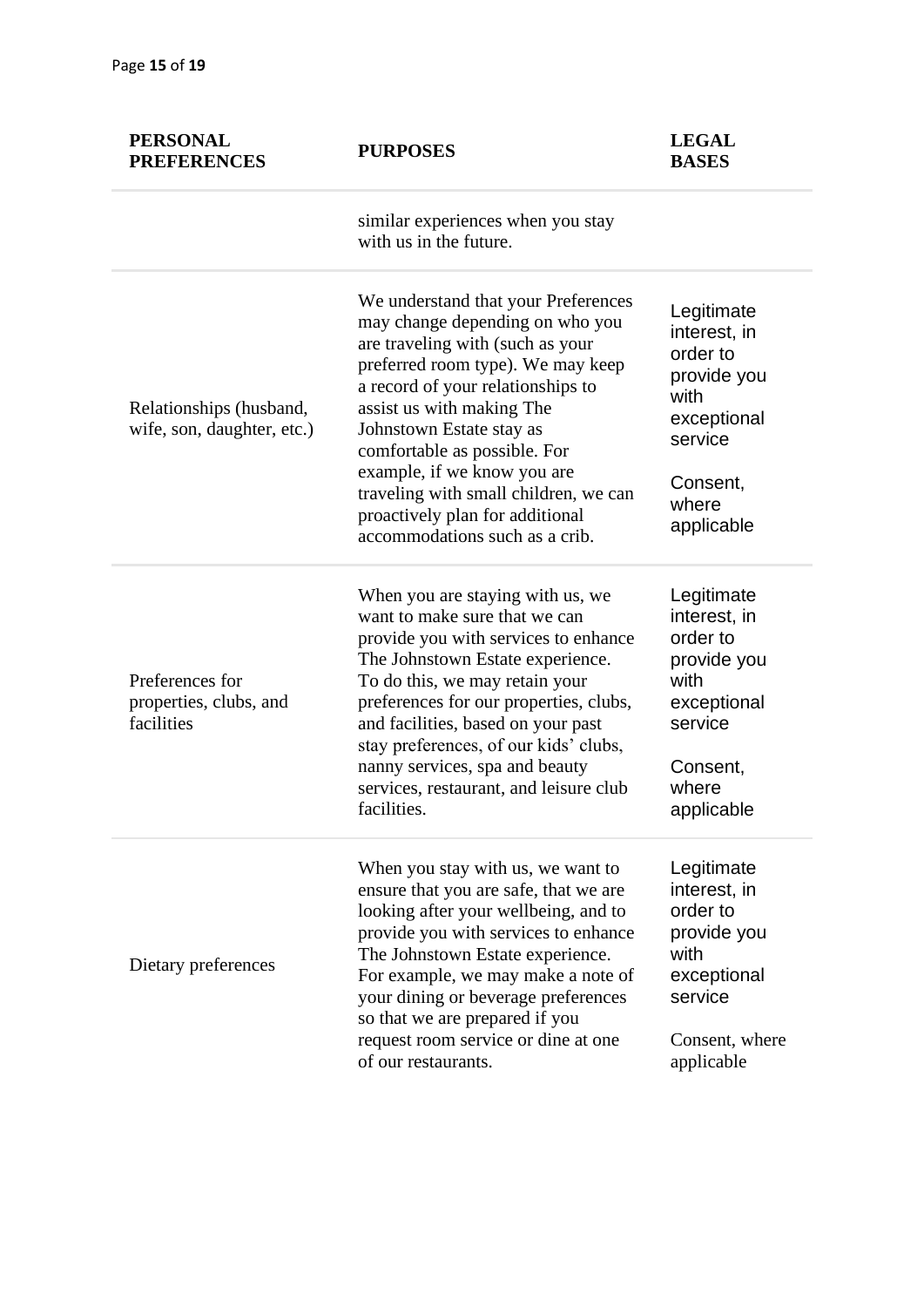### **HOW AND WHEN WE SHARE YOUR DATA**

Our goal is to provide you with the highest level of hospitality and Services, and to do so, we may share Personal Data and Other Data with the following:

- **The Johnstown Estate.** We disclose Personal Data and Other Data to other companies within The Johnstown Estate for the purposes described in this Privacy Statement, such as providing and personalizing the Services, communicating with you, facilitating the loyalty programs and to accomplish our business purposes. We share your Personal Data and Other Data used for making reservations with the applicable property and The Johnstown Estate entity to fulfil and complete your reservation.
- **Owners:** We disclose Personal Data and Other Data to Owners of The Johnstown Estate branded properties for the purposes described in this Global Privacy Statement. Owners have a limited right to use certain Personal Data for their own purposes and therefore qualify as independent data controllers for the following processing: Owners may use your Personal Data for complying with their own legal obligations, including maintaining books & records and other compliance obligations.
- **On-Property and/or Travel Providers.** We may share your information with spa, restaurant, health club, concierge and other outlets at our properties to provide you with services and their own marketing such as The Spa.
- **Promotional Activity.** We partner with third parties who may provide promotions to you, such as sweepstakes, contests, or other offers.
- **Service Providers.** We disclose Personal Data and Other Data to third party service providers including, for example, companies that provide website hosting, data analysis, payment processing, order fulfilment, information technology and related infrastructure provision, customer service, email delivery, marketing, auditing, and other services.

#### **Other Uses and Disclosures:**

We will use and disclose Personal Data as we believe to be necessary or appropriate: (a) to comply with applicable law, including laws outside your country of residence; (b) to comply with legal process; (c) to respond to requests from public and government authorities, including authorities outside your country of residence and to meet national security or law enforcement requirements; (d) to enforce our terms and conditions; (e) to protect our operations, such as in the event of any reorganization, merger, sale, joint venture, assignment, transfer or other disposition of all or any portion of The Johnstown Estate business, assets or stock (including any bankruptcy or similar proceedings); (f) to protect the rights, privacy, safety or property of The Johnstown Estate, you or others; and (g) to allow us to pursue available remedies or limit the damages that we may sustain.

We may use and disclose Other Data for any purpose, except where we are not allowed to under applicable law.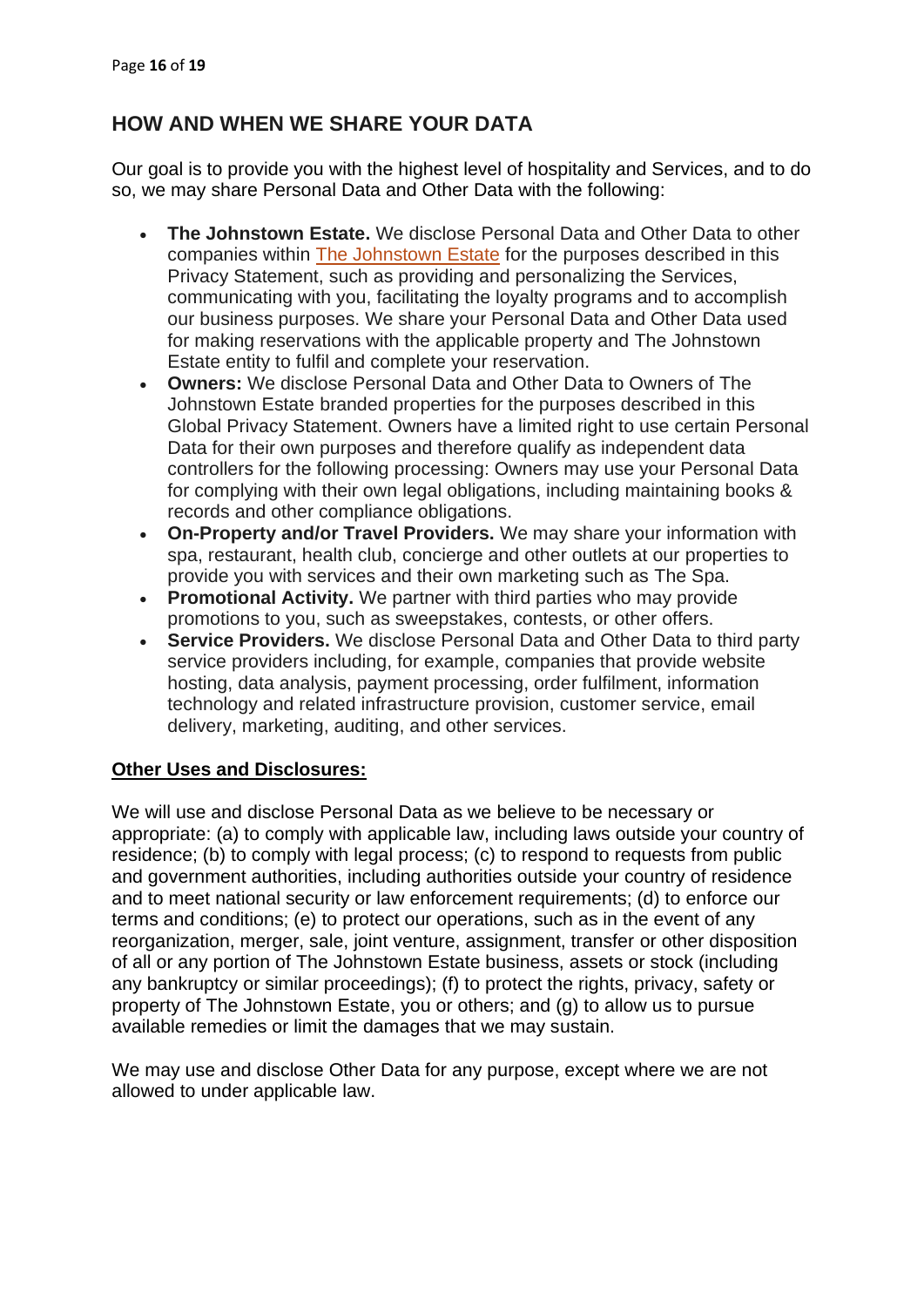### **YOUR DATA, YOUR CHOICES: YOUR PRIVACY PREFERENCES & RIGHTS**

At The Johnstown Estate, we believe that you should have choices with respect to your data. We provide you with the options, information, and choices below to express your preferences: what and how much you share with us and when and how you hear from us.

#### **Communications and Preferences**

- If you no longer wish to receive marketing-related emails, you can also use the unsubscribe link at the bottom of any of our communications
- **NOTE:** Even if you choose to opt out of marketing-related emails, we will continue to send you transactional messages, such as information about your reservations or stays, including confirmation and pre-arrival emails, or account security updates.
- If you want to adjust your Stay with us, email **[reservations@thejohnstownestate.com](mailto:reservations@thejohnstownestate.com)** or call us on (+353) 46 954 0000

#### **Cookies and Other Data**

For information on your choices related to Cookies and Other Data, please see the Section on our Cookies Policy below.

#### **How You Can Request to Access, Change, Delete, Restrict the Use or Object to the Processing of Your Personal Data**

If you would like to request to access, change, delete, restrict the use of, or object to the processing of your Personal Data that you have previously provided to us, feel free to contact us at **[info@thejohnstownestate.com](mailto:info@thejohnstownestate.com)** . Please see also, **[marketing@thejohnstownestate.com](mailto:marketing@thejohnstownestate.com)**.

For your protection, we only fulfil requests for the Personal Data associated with the email address and/or loyalty account number that you identify in your request, and we may need to verify your identity before fulfilling certain requests. When permitted by law, we may charge an appropriate fee to cover the costs of responding to your request.

The Johnstown Estate acknowledges and respects our guests' privacy and we will try to comply with your request as soon as reasonably practicable and consistent with applicable law.

#### **OTHER IMPORTANT PROVISIONS**

#### **Non-The Johnstown Estate Group Entities**

This Privacy Statement does not address, and we are not responsible for the data collection, use, disclosure, or security policies or practices of other organizations, such as Facebook, Apple, Google, Microsoft, RIM or any other app developer, app provider, social media platform provider, operating system provider, wireless service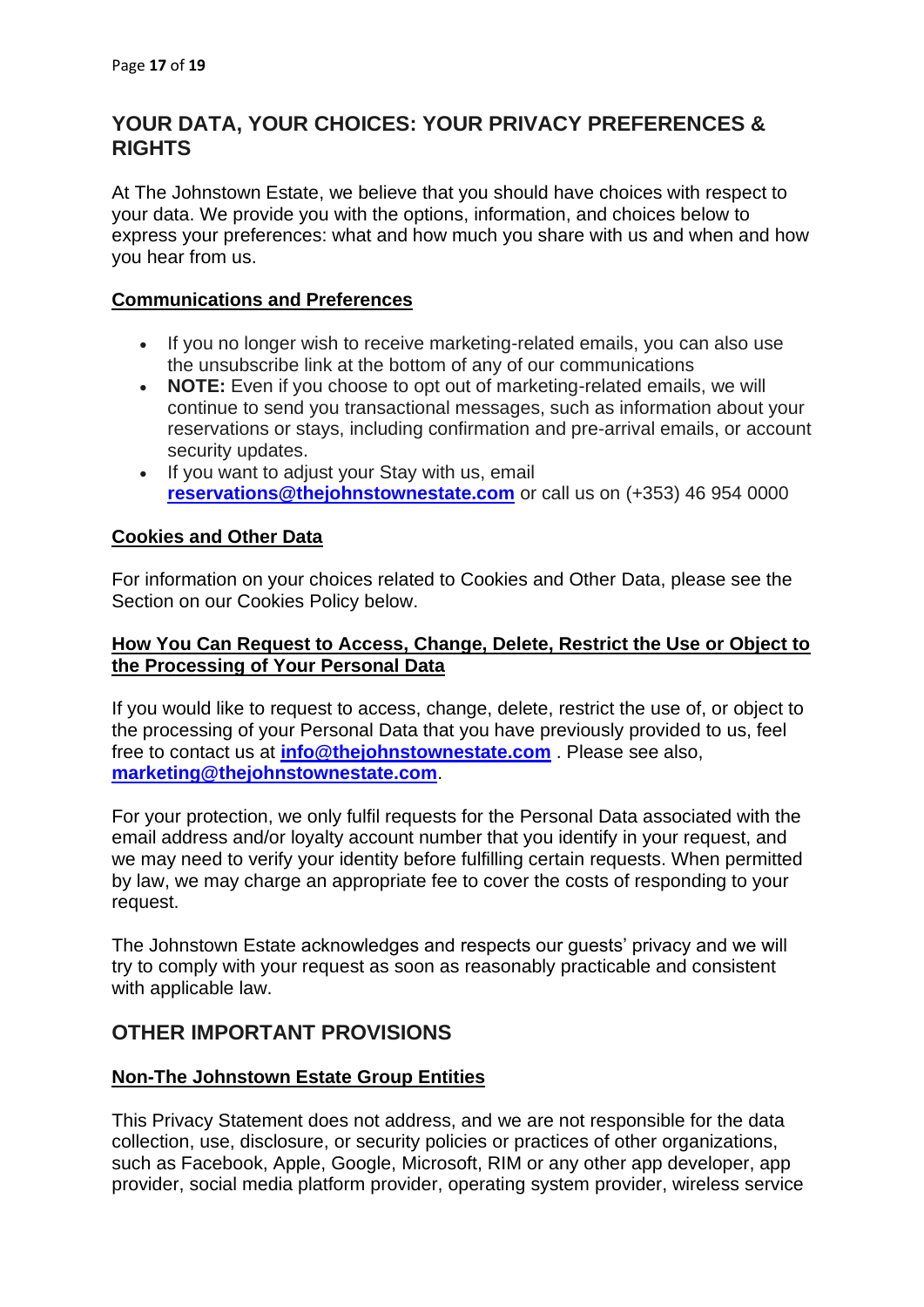provider or device manufacturer, including with respect to any Personal Data you disclose to other organizations through or the Apps or our social media pages.

#### **Security**

We seek to use reasonable organizational, technical, and administrative measures to protect Personal Data. Unfortunately, no data transmission or storage system can be guaranteed to be 100% secure. If you have reason to believe that your interaction with us is no longer secure (for example, if you feel that the security of your account has been compromised), please immediately notify us in accordance with the "**Contact Us**" section, below.

#### **Retention**

We will retain your Personal Data for the period necessary to fulfil the purposes outlined in this Privacy Statement unless a longer retention period is required or permitted by law.

The criteria used to determine our retention periods include:

- The length of time we have an ongoing relationship with you and provide the Services to you (for example, for as long as you have an account with us or keep using the Services)
- Whether there is a legal obligation to which we are subject (for example, certain laws require us to keep records of your transactions for a certain period of time before we can delete them)
- Whether retention is advisable considering our legal position (such as, for statutes of limitations, litigation, or regulatory investigations)

#### **Sensitive Data**

Unless specifically requested, we ask that you not send us, and you not disclose, on or through the Services or otherwise to us, any Sensitive Personal Data (*e.g.*, social security number, taxpayer identification number, passport number, driver's license number, or other government-issued identification number; credit or debit card details or financial account number, with or without any code or password that would permit access to the account, credit history; or information on race, religion, ethnicity, sex life or practices or sexual orientation, medical or health information, genetic or biometric information, biometric templates, political or philosophical beliefs, political party or trade union membership, background check information, judicial data such as criminal records, or information on other judicial or administrative proceedings).

#### **Use of Services by Minors**

The Services are not directed to individuals under the age of sixteen (16), and we request that they not provide Personal Data through the Services.

#### **Updates to This Privacy Statement**